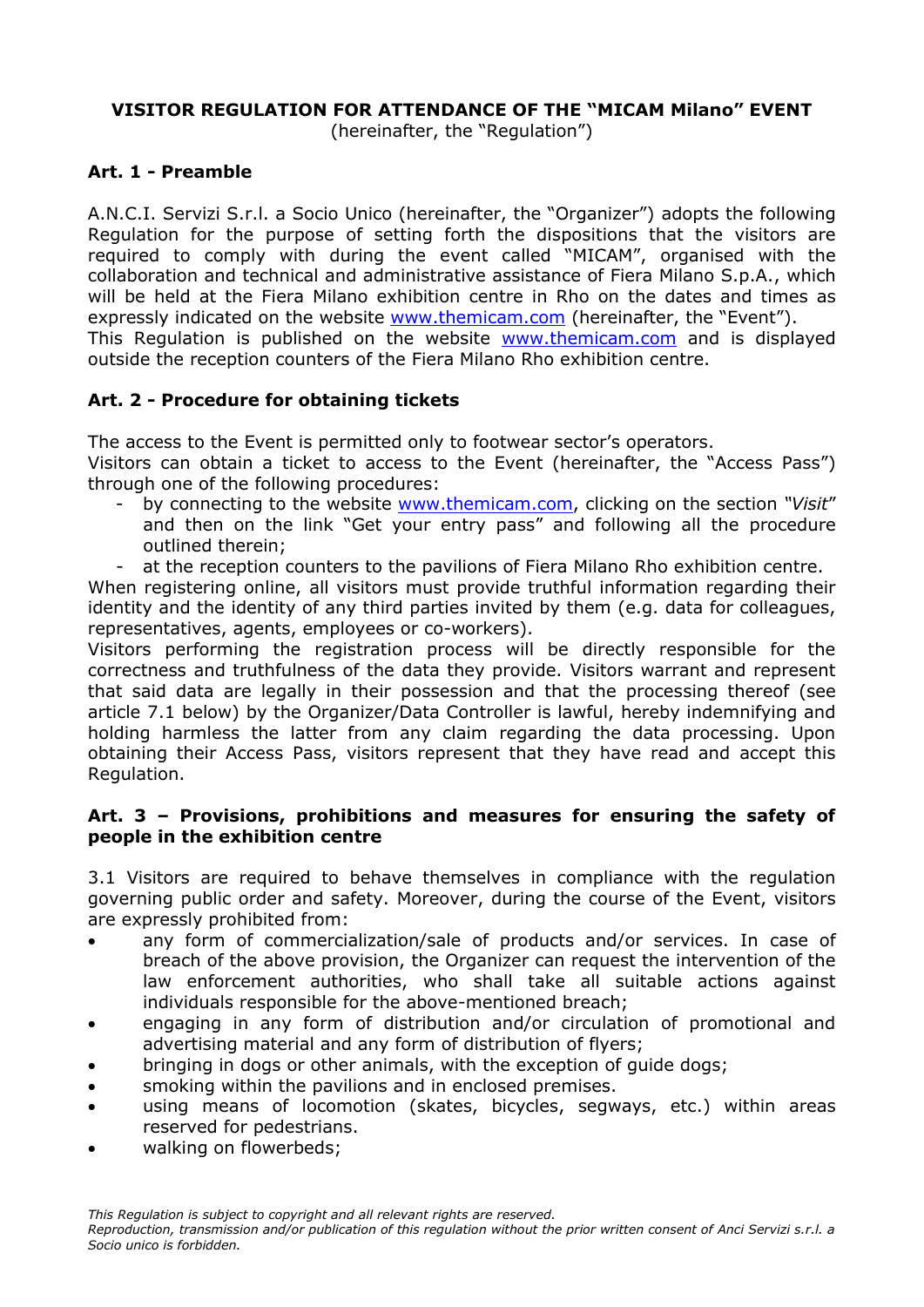- bringing in guns, firearms, musical instruments, narcotics, poisons, flammable substances and any other instrument or element which could hinder the physical integrity of other individuals attending the Event and/or affect the smooth running of the Event;
	- entering with helmets or any other garment or device which may hinder personal identification (law n.533 of 8 August 1977).

3.2 Visitors represent, acknowledge and accept that, in accordance with the provisions required by the public safety authorities, Fiera Milano S.p.A. shall adopt the infrastructural, organisational and operational measures deemed appropriate for the safety of all individuals in the exhibition centre.

By way of example but not of limitation, at the complete discretion of Fiera Milano S.p.A., the following actions might take place:

a) special access and exit procedures to/from the exhibition centre (specific entry points or dedicated lanes, times, systems for governing and controlling access and flows) - which may also be differentiated - for different categories of users of the exhibition centre;

b) security checks, which may also be carried out with the use of fixed or portable equipment and instruments, on people, bags and personal belongings, and on means of transport and work equipment, at the time of access to the exhibition centre, as well as within the exhibition centre and, where necessary, at the time of exit from the exhibition centre. Controls will be carried out by staff of Fiera Milano S.p.A. or by third parties appointed by the latter. Without prejudice to the eventual communication to the law enforcement authorities and the measures implemented by the latter, users who do not accept to undergo security checks shall be prevented from entering the exhibition centre and, in the event of them already being in the exhibition centre, shall be expelled immediately. Users undergoing security controls are required to offer their full cooperation to enable the controls to be carried out as thoroughly and as quickly as possible. Following security controls, without prejudice to any issues being reported to the law enforcement authorities and the measures implemented by the latter, Fiera Milano S.p.A. reserves the right, at its own complete discretion, to deny entry to the exhibition centre to suspicious individuals or objects, and in the event of suspicious individuals already being within the exhibition centre, they shall be expelled immediately, while any suspicious objects shall be removed immediately from the exhibition centre at the exclusive responsibility of the individuals bearing said objects. Fiera Milano S.p.A. is not required to organise storage and safekeeping services for suspicious objects.

c) variations or limitations to internal routes and pedestrian and vehicular circulation within the exhibition centre, including through the positioning of metallic or New Jersey barriers, bollards and the likes;

d) forcible removal, at the risk and expense of the owner, of transport or work vehicles, objects or personal belongings deemed suspicious or which hinder security controls.

#### **Art. 4 - Access to the Event**

Access to the Event is permitted only to visitors in possession of a valid Access Pass. The Access Pass will be issued with the name of the holder and will be nontransferable. The Access Pass will contain the name, surname and company name of the visitor as well as a QR code which must be scanned at the entrance gates to permit direct access to the Event pavilions.

*This Regulation is subject to copyright and all relevant rights are reserved.*

*Reproduction, transmission and/or publication of this regulation without the prior written consent of Anci Servizi s.r.l. a Socio unico is forbidden.*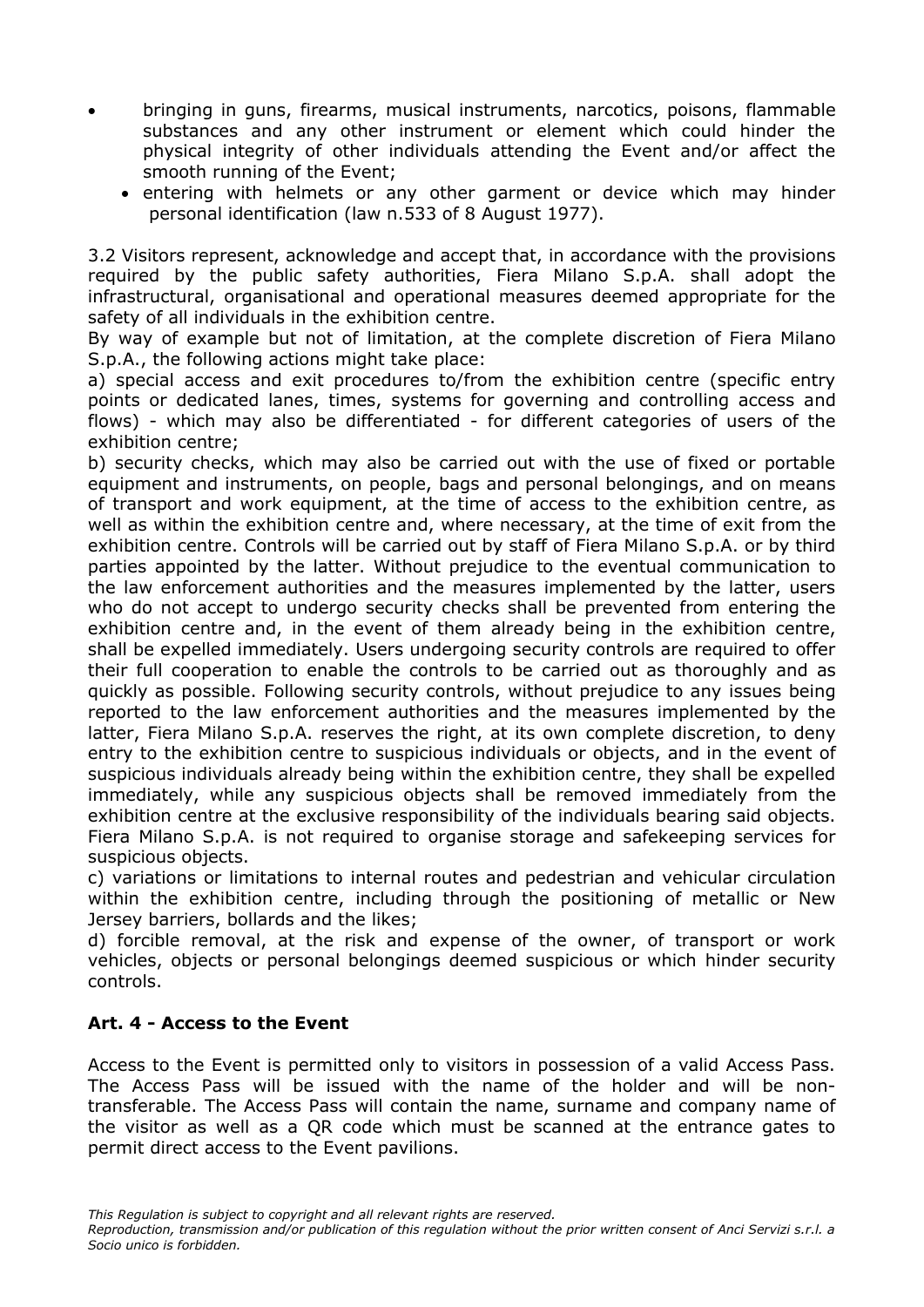If visitor is found to be in possession of another person's Access Pass, the Organizer reserves the right to immediately expel said visitor from the Event.

Entrance to the pavilions and stands is granted to children and young people under the age of 12 only if accompanied, it being understood that the accompanying person will remain fully and solely responsible for all events and/or facts (including any damage and/or accidents suffered and undergo) that should occur to the minor inside the pavilions of the Trade Fair at the Rho Fiera Milano exhibition centre during the course of the Trade Fair due to activities, actions and/or behaviours carried out by the minor himself, or as a result of his physical movements.

The resale of Access Passes for a profit is expressly prohibited.

## **Art. 5 - Damages and Liability**

The Organizer shall not be answerable:

- for damages suffered by visitors during the Event (except in the case of intentional wrongdoing or gross negligence by the Organizer);

- for damages suffered by visitors as a result of breaches by third parties attending the Event, such as, by way of example but not of limitation, a breach of their industrial and intellectual property rights by third-party exhibitors and a breach, to the detriment of visitors, of contractual provisions between Event's visitors and exhibitors; - for damages caused by visitors to third parties and/or their property.

The Organizer shall not be answerable for consequences deriving from imprudent or negligent conduct by visitors, who are required to conduct themselves with the utmost diligence and prudence during the course of the Event.

If visitors are involved in any type of accident during the course of the Event, they are required to immediately inform members of staff, who shall be responsible for verifying the conditions of the location, as well as people and objects involved in the accident. Any failure by visitors to promptly report such events, shall exonerate the Organizer from any liability towards visitors who subsequently claim to have suffered damages.

# **Art. 6– Photographs and videos**

Visitors are expressly prohibited from taking photographs or making videos of products exhibited in stands during the Event and taking close-ups of people without first requesting their consent. This prohibition is extended to the use of any video or photographic recording instrument, including mobile phones. Visitors who are caught in the performance of said actions will be immediately escorted out of the Event by staff and, with the support of police officers in attendance, the Organizer shall have the right to delete any material acquired through video-photographic footage. The Organizer and Fiera Milano S.p.a. also reserve the right to protect within any applicable jurisdiction, including courts of law, copyrights and all other rights connected with breaches of the above-mentioned prohibition. The Organizer shall do everything within its power to ensure compliance with the above prohibition, including through controls by its staff in the Event stands. Visitors acknowledge and accept that a breach of the above prohibition by private individuals, visitors and/or exhibitors cannot be blamed on the Organizer who shall therefore not be answerable for any related and/or connected damage, claim and/or consequence.

For the purpose of documenting and/or promoting itself on its website, or in trade magazines and/or on other types of printed and/or digital publications or media, the Organizer shall take photographs and/or video recordings during the Event (hereinafter, the "Contents"), either directly or through duly appointed professionals.

*This Regulation is subject to copyright and all relevant rights are reserved.*

*Reproduction, transmission and/or publication of this regulation without the prior written consent of Anci Servizi s.r.l. a Socio unico is forbidden.*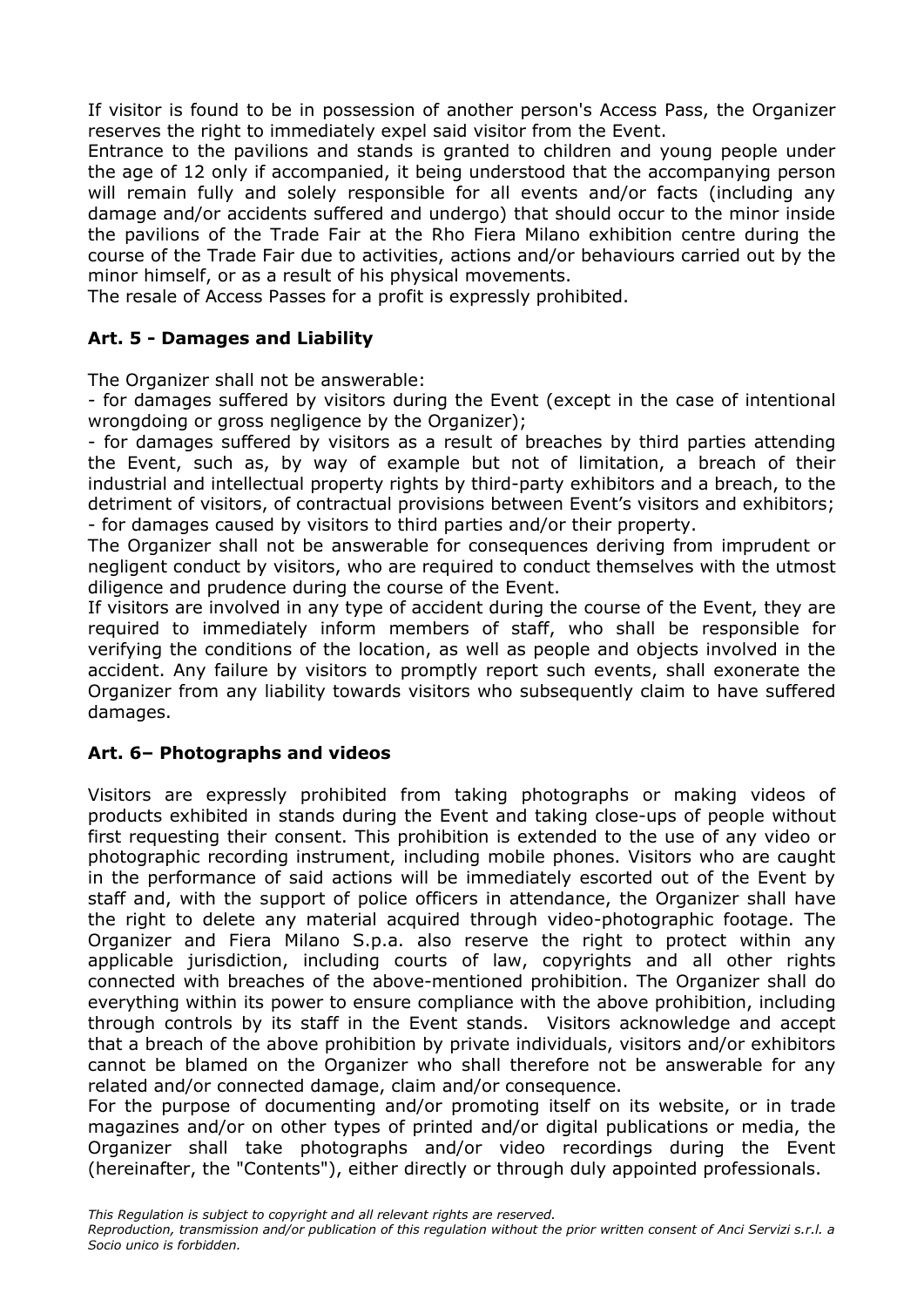Without prejudice to the express consent by data subjects for the processing of their data for particular situations, that will be provided directly to the Organizer and/or its representatives on a case-by-case basis, photos and audio visual recordings will be carried out in accordance with the prevailing rules for photos and audiovisual recordings during events open to the general public, given that the event is organised, without exceptions, for all operators in the footwear sector, who do not require an express invitation to attend the Event.

Visitors grant the Organizer the irrevocable right and permission to use, free of charge and with no limitation in terms of time and/or space, any Contents they may appear in during the Event.

## **Art. 7 – Personal data protection**

#### 7.1. Personal Data Protection

The Organizer processes personal date supplied by visitors during the registration procedure for the Event in full compliance with Regulation EU 679/2016 (hereinafter, the "G.D.P.R.") and the applicable Italian legislation (Legislative Decree 196/03 as amended by Legislative Decree 101/2018 hereinafter also referred to as Data Protection Code). The policy information about the processing of personal data is provided at the time of the first contact with the data subject, i.e. when the registration Form to the Event is filled in and is published on the website [www.themicam.com](http://www.themicam.com/) along with all forms that have to be filled in for registration for MICAM. The policy information is also on display in the area of the reception counters to the pavilions of the exhibition centre. In order to view the Organizer's full policy on personal data protection, visitors are invited to view the footer of the Organizer's institutional website under the section privacy policy [data protection policy] (www.themicam.com).

We would like to inform visitors that the exhibition centre area is under videosurveillance by Fiera Milano S.p.A. for security reasons and that video surveillance recordings are made in compliance with the provisions of the order of April 2010 by the Supervisory Authority, as well as the principles of the G.D.P.R. and the Italian legislation. Footage can be viewed and/or used in accordance with the provisions of the applicable Italian legislation.

7.2. Governing of the processing of personal data in business cards.

By giving their business cards to exhibitors at the Event, in either a printed or electronic form, visitors provide their consent to exhibitors, pursuant to art. 4 paragraph 11 of the G.D.P.R. (i.e. consent to data processing through a clear affirmative action) for the processing of the data contained in their business cards for activities consisting in the: management, organisation, storage, use, communication to members of the exhibitors' corporate network and/or group as well as joint data controllers and data supervisors appointed with specific contracts, and for the destruction or amendment of processed data at the request of data subjects, consultation, communication of occasional ventures associated with the fair activities. It remains understood that the rights listed in the GDPR under articles 15-22 shall be exercised directly with exhibitors.

# **Art. 8 - Jurisdiction**

This Regulation is governed by Italian law and the Court of Milan will have exclusive jurisdiction over any disputes either related or connected to the same.

# **Art. 9 - Force majeure**